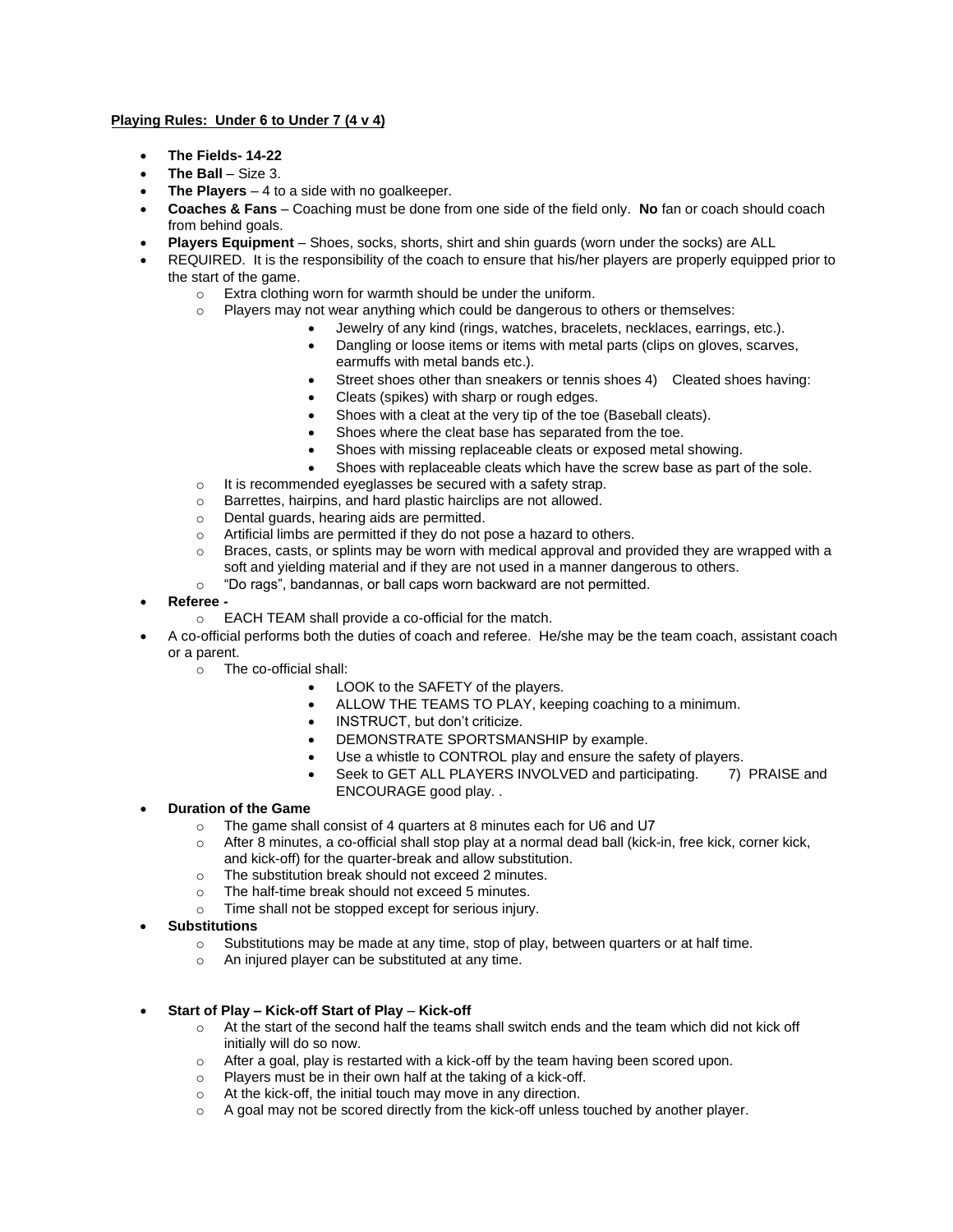- $\circ$  The 2<sup>nd</sup> & 4<sup>th</sup> quarters shall begin with a restart with a kick-off by the same team that had possession at the quarter stoppage.
- $\circ$  At the start of the second half (3<sup>rd</sup> quarter) the teams shall switch ends and the team which did not kick off initially will do so now.
- **Method of Scoring**  An official score is not kept. No team shall be declared a winner.
	- o **Ball In and Out of Play**
		- The ball is out of play when the WHOLE of the ball has crossed the WHOLE of the line. either in the air or on the ground. The position of the player has no bearing.
		- Corner flags, goal posts, crossbars, referees and linesmen are considered part of the field and play does not stop if the ball rebounds off them unless it then crosses completely over a boundary line.
- **Throw in-** A ball that goes out of touch is restarted with a throw in at the point where the ball went out. A throw in is taken with two hands on the ball which is brought back over the head and thrown with the players feet still on the ground.
	- o **Bad throw** If a player lifts their feet, have them re-throw. At this age, a throw in is an instructional moment.
	- o **Second bad throw** Allow play to continue. Remind the player what they did wrong and how to correct that motion.
- **Fouls and Misconduct**  (See "The TEN Major Fouls" section.)
	- o **Sliding tackles** are NOT permitted, even if properly executed, and are penalized as dangerous play.
	- o Heading is Not permitted, and is penalized as dangerous play.
- **Free Kick Play** See Fouls section. ALL free kicks are considered **DIRECT**. Co-officials should EXPLAIN the infractions to the player(s).
- **Goal Kick** Is taken at the end line if the ball went out of play on the end line after being last touched by the attacking team.
- **Corner Kick**  Is taken at the end line in the corner of the field if the ball went out of play on the end line and was last touched by the defending team.
- **Common Requirements for KICK-OFFS, CORNER KICKS, GOAL KICKS and FREE KICKS** See General Rules section.
	- o Opponents may not be within **4 yards** of the ball until it is put in play.
- **17- Offside** none, but no player shall be allowed to "camp out" in an opponents goal area when the ball is in the other half of the field
- **18- Goal keeping/guarding-** No player should be allowed to permanently stand in front of the goal on the goal line to act as a goalkeeper regardless if they do not use their hands.

## **Fouls-**

If a player commits any of the following seven offenses in a manner CONSIDERED by a REFEREE to be CARELESS, RECKLESS, or INVOLVING EXCESSIVE FORCE

- a) Kicks or attempts to kick an opponent
- b) Trips or attempts to trip an opponent
- c) Jumps at an opponent
- d) Charges an opponent
- e) Strikes or attempts to strike an opponent
- f) Pushes an opponent
- g) Tackles an opponent makes contact with the opponent before contact is made with the ball

Or commits any of the following three offenses

- h) Spits at an opponent
- i) Holds an opponent
- j) Handles the ball deliberately (except the keeper within his or her own penalty area)

The offending player shall be penalized by the award of a DIRECT FREE KICK by the opposing team from where the offense occurred.